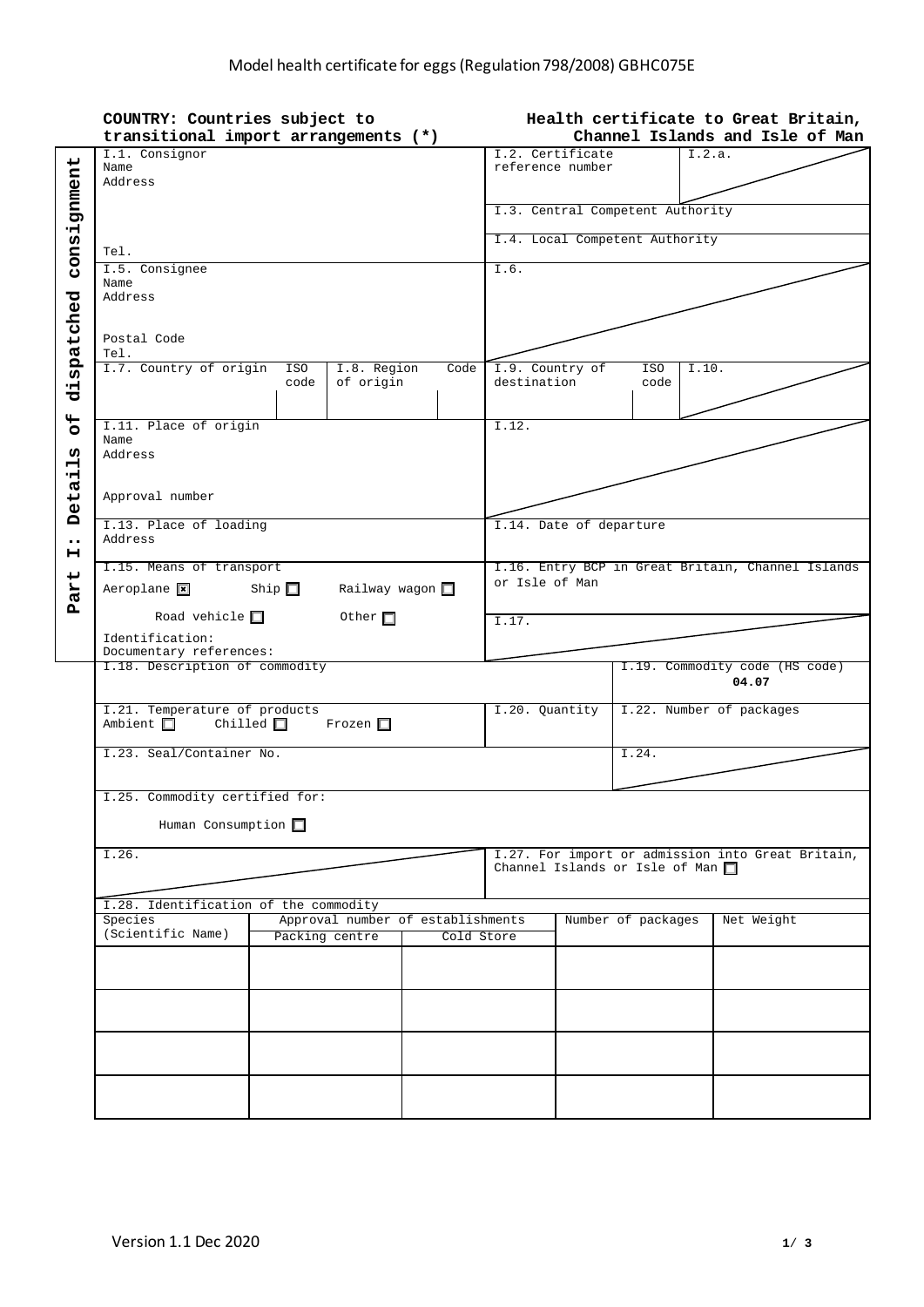**COUNTRY: Countries subject to** 

**E (EGGS)**

|                            | transitional import arrangements (*)                                                                                                                                                                                              |                                                                                                                                                                                                                                                                                                                          |                                                                                                                                                                                                                                                                                                                                                                                                                                                                                                                                      |                   |       |  |  |  |  |
|----------------------------|-----------------------------------------------------------------------------------------------------------------------------------------------------------------------------------------------------------------------------------|--------------------------------------------------------------------------------------------------------------------------------------------------------------------------------------------------------------------------------------------------------------------------------------------------------------------------|--------------------------------------------------------------------------------------------------------------------------------------------------------------------------------------------------------------------------------------------------------------------------------------------------------------------------------------------------------------------------------------------------------------------------------------------------------------------------------------------------------------------------------------|-------------------|-------|--|--|--|--|
|                            | II. Health information                                                                                                                                                                                                            |                                                                                                                                                                                                                                                                                                                          |                                                                                                                                                                                                                                                                                                                                                                                                                                                                                                                                      | II.a. Certificate | II.b. |  |  |  |  |
|                            |                                                                                                                                                                                                                                   |                                                                                                                                                                                                                                                                                                                          |                                                                                                                                                                                                                                                                                                                                                                                                                                                                                                                                      | reference no      |       |  |  |  |  |
|                            |                                                                                                                                                                                                                                   |                                                                                                                                                                                                                                                                                                                          |                                                                                                                                                                                                                                                                                                                                                                                                                                                                                                                                      |                   |       |  |  |  |  |
|                            | II.1.<br>Animal health attestation                                                                                                                                                                                                |                                                                                                                                                                                                                                                                                                                          |                                                                                                                                                                                                                                                                                                                                                                                                                                                                                                                                      |                   |       |  |  |  |  |
| Certification              | I, the undersigned official veterinarian, hereby certify that eggs described in this<br>certificate:                                                                                                                              |                                                                                                                                                                                                                                                                                                                          |                                                                                                                                                                                                                                                                                                                                                                                                                                                                                                                                      |                   |       |  |  |  |  |
| $\bullet\bullet$<br>н<br>н | II.1.1                                                                                                                                                                                                                            | come from establishments in which highly pathogenic avian influenza and Newcastle<br>disease as defined in Regulation (EC) No 798/2008 have not been present within the<br>last 30 days prior to the time of collection of the eggs and until the issue of this<br>certificate;                                          |                                                                                                                                                                                                                                                                                                                                                                                                                                                                                                                                      |                   |       |  |  |  |  |
| art                        | $({}^{1})$ [II.1.2                                                                                                                                                                                                                |                                                                                                                                                                                                                                                                                                                          | and come from flocks which have been examined and tested in accordance with point 8 of<br>Section I of Annex 3 to Regulation (EC) No 798/2008.]                                                                                                                                                                                                                                                                                                                                                                                      |                   |       |  |  |  |  |
| д                          | II.2.                                                                                                                                                                                                                             | Public Health attestation                                                                                                                                                                                                                                                                                                |                                                                                                                                                                                                                                                                                                                                                                                                                                                                                                                                      |                   |       |  |  |  |  |
|                            |                                                                                                                                                                                                                                   | I, the undersigned official veterinarian declare that I am aware of the relevant<br>provisions of Regulations (EC) Nos 178/2002, 852/2004, 853/2004 and 2160/2003 and<br>hereby certify that the eggs described in this certificate have been obtained in<br>accordance with those requirements, and in particular that: |                                                                                                                                                                                                                                                                                                                                                                                                                                                                                                                                      |                   |       |  |  |  |  |
|                            | II.2.1                                                                                                                                                                                                                            | they come from (an) establishments(s) implementing a programme based on the HACCP<br>principles in accordance with Regulation (EC) No 852/2004;                                                                                                                                                                          |                                                                                                                                                                                                                                                                                                                                                                                                                                                                                                                                      |                   |       |  |  |  |  |
|                            | II.2.2                                                                                                                                                                                                                            | they have been kept, stored, transported and delivered in accordance with the relevant<br>conditions laid down in Section X, Chapter I of Annex 3 to Regulation (EC) No<br>853/2004;                                                                                                                                     |                                                                                                                                                                                                                                                                                                                                                                                                                                                                                                                                      |                   |       |  |  |  |  |
|                            | II.2.3                                                                                                                                                                                                                            | the guarantees covering live animals and products thereof provided by the residue<br>plans submitted in accordance with Directive 96/23/EC, and in particular Article 29<br>thereof, are fulfilled;                                                                                                                      |                                                                                                                                                                                                                                                                                                                                                                                                                                                                                                                                      |                   |       |  |  |  |  |
|                            | II.2.4                                                                                                                                                                                                                            | they fulfil the requirements in Article 10(6) of Regulation (EC) No 2160/2003. In<br>particular:                                                                                                                                                                                                                         |                                                                                                                                                                                                                                                                                                                                                                                                                                                                                                                                      |                   |       |  |  |  |  |
|                            |                                                                                                                                                                                                                                   | (i)                                                                                                                                                                                                                                                                                                                      | eggs shall not be imported from flocks of laying hens in which Salmonella spp. has<br>been detected as a result of the epidemiological investigation of a food-borne<br>outbreak or if no equivalent guarantees have been provided unless the eggs are<br>marked as class B eggs:                                                                                                                                                                                                                                                    |                   |       |  |  |  |  |
|                            |                                                                                                                                                                                                                                   | (i)                                                                                                                                                                                                                                                                                                                      | eggs shall not be imported from flocks of laying hens with unknown health status,<br>that are suspected of being infected or from flocks infected by Salmonella<br>Enteritidis and/or Salmonella Typhimurium for which a target for reduction has been<br>set in retained EU law and on which monitoring equivalent to the monitoring laid<br>down in the provisions in the Annex to Regulation (EC) No 517/2011 is not applied,<br>or if no equivalent quarantees have been provided unless the eqqs are marked as<br>class B eggs. |                   |       |  |  |  |  |
|                            | Notes                                                                                                                                                                                                                             |                                                                                                                                                                                                                                                                                                                          |                                                                                                                                                                                                                                                                                                                                                                                                                                                                                                                                      |                   |       |  |  |  |  |
|                            | (*) Those countries subject to the transitional import arrangements include: an EU member State;<br>Liechtenstein; Norway; Iceland and Switzerland.                                                                               |                                                                                                                                                                                                                                                                                                                          |                                                                                                                                                                                                                                                                                                                                                                                                                                                                                                                                      |                   |       |  |  |  |  |
|                            | References to European Union legislation within this certificate are references to direct EU<br>legislation which has been retained in Great Britain (retained EU law as defined in the European<br>Union (Withdrawal) Act 2018). |                                                                                                                                                                                                                                                                                                                          |                                                                                                                                                                                                                                                                                                                                                                                                                                                                                                                                      |                   |       |  |  |  |  |
|                            | References to Great Britain in this certificate include Channel Islands and Isle of Man.                                                                                                                                          |                                                                                                                                                                                                                                                                                                                          |                                                                                                                                                                                                                                                                                                                                                                                                                                                                                                                                      |                   |       |  |  |  |  |
|                            | Part I:                                                                                                                                                                                                                           |                                                                                                                                                                                                                                                                                                                          |                                                                                                                                                                                                                                                                                                                                                                                                                                                                                                                                      |                   |       |  |  |  |  |
|                            |                                                                                                                                                                                                                                   | Box I.8: Provide the code for the zone or name of the compartment of origin, if necessary, as<br>defined under code of column 2 of Part 1 of Annex 1 to Regulation (EC) No 798/2008.                                                                                                                                     |                                                                                                                                                                                                                                                                                                                                                                                                                                                                                                                                      |                   |       |  |  |  |  |
|                            | Box I.11: Name, address and approval number of establishment of dispatch.                                                                                                                                                         |                                                                                                                                                                                                                                                                                                                          |                                                                                                                                                                                                                                                                                                                                                                                                                                                                                                                                      |                   |       |  |  |  |  |